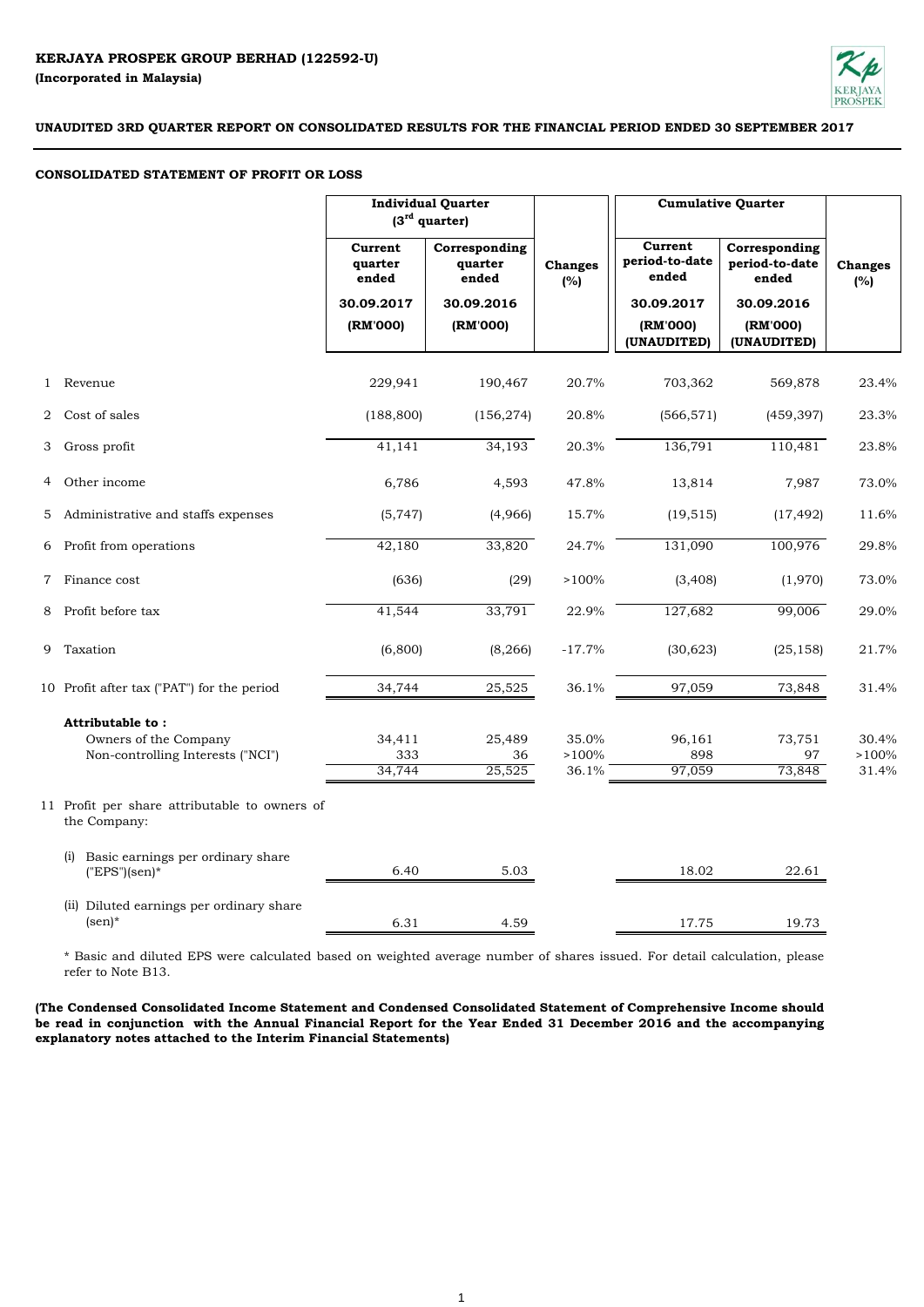

# **CONSOLIDATED STATEMENT OF PROFIT OR LOSS AND OTHER COMPREHENSIVE INCOME**

|   |                                            | <b>Individual Quarter</b>                                 |                                                             | <b>Cumulative Quarter</b>                                                   |                                                                                   |
|---|--------------------------------------------|-----------------------------------------------------------|-------------------------------------------------------------|-----------------------------------------------------------------------------|-----------------------------------------------------------------------------------|
|   |                                            | <b>Current quarter</b><br>ended<br>30.09.2017<br>(RM'000) | Corresponding<br>quarter<br>ended<br>30.09.2016<br>(RM'000) | Current<br>period-to-date<br>ended<br>30.09.2017<br>(RM'000)<br>(UNAUDITED) | Corresponding<br>period-to-date<br>ended<br>30.09.2016<br>(RM'000)<br>(UNAUDITED) |
|   |                                            |                                                           |                                                             |                                                                             |                                                                                   |
|   | 1 PAT for the period                       | 34,744                                                    | 25,525                                                      | 97,059                                                                      | 73,848                                                                            |
| 2 | Other Comprehensive Expense:               |                                                           |                                                             |                                                                             |                                                                                   |
|   | - Foreign currency translation differences | 908                                                       | (3)                                                         | 908                                                                         | (3)                                                                               |
| 3 | Total comprehensive income for the period  | 35,652                                                    | 25,522                                                      | 97,967                                                                      | 73,845                                                                            |
|   | Attributable to:                           |                                                           |                                                             |                                                                             |                                                                                   |
|   | Owners of the Company                      | 35,319                                                    | 25,486                                                      | 97,069                                                                      | 73,748                                                                            |
|   | Non-controlling Interests ("NCI")          | 333                                                       | 36                                                          | 898                                                                         | 97                                                                                |
|   |                                            | 35,652                                                    | 25,522                                                      | 97,967                                                                      | 73,845                                                                            |

(The Condensed Consolidated Income Statement and Condensed Consolidated Statement of Comprehensive Income should be read in conjunction with the Annual Financial Report for the Year Ended 31 December 2016 and the accompanying explanatory notes **attached to the Interim Financial Statements)**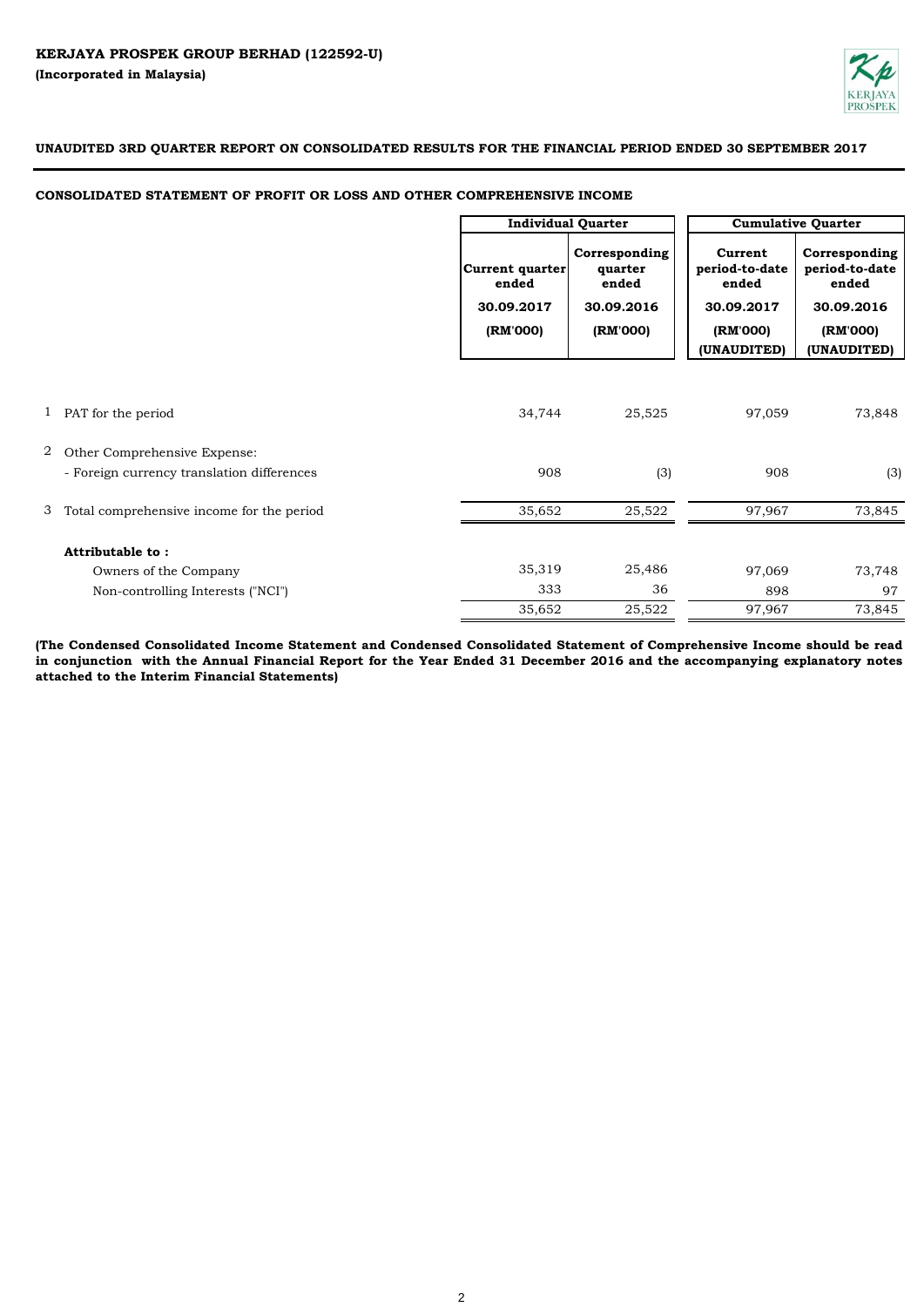

# **CONSOLIDATED STATEMENT OF FINANCIAL POSITION**

|                                                      |                     | As at<br>30.09.2017<br>(RM'000)<br>(UNAUDITED) | As at<br>31.12.2016<br>(RM'000)<br>(AUDITED) |
|------------------------------------------------------|---------------------|------------------------------------------------|----------------------------------------------|
| <b>ASSETS</b>                                        |                     |                                                |                                              |
| <b>Non-Current Assets</b>                            |                     |                                                |                                              |
| Property, Plant and Equipment                        |                     | 138,697                                        | 118,056                                      |
| <b>Investment Properties</b>                         |                     | 5,646                                          | 7,475                                        |
| Other Investments                                    |                     | 15,414                                         | 43                                           |
| Intangible Assets                                    |                     | 353,195                                        | 353,224                                      |
| <b>Trade Receivables</b>                             |                     | 109,872                                        | 82,341                                       |
| Deferred tax assets                                  |                     | 2,909                                          |                                              |
|                                                      |                     | 625,733                                        | 561,139                                      |
| <b>Current Assets</b>                                |                     |                                                |                                              |
| Inventories                                          |                     | 82,936                                         | 70,447                                       |
| Trade and other receivables                          |                     | 276,946                                        | 265,655                                      |
| Accrued billings due to property development         |                     |                                                | 6,886                                        |
| Tax Recoverables                                     |                     | 2,558                                          | 1,124                                        |
| Other current assets                                 |                     | 20,799                                         | 19,750                                       |
| Fixed Deposits and Quoted Unit Trust                 |                     | 113,498                                        | 60,940                                       |
| Cash and Bank Balances                               |                     | 101,676                                        | 71,499                                       |
|                                                      |                     | 598,413                                        | 496,301                                      |
|                                                      | <b>TOTAL ASSETS</b> | 1,224,146                                      | 1,057,440                                    |
| <b>EQUITY AND LIABILITIES</b>                        |                     |                                                |                                              |
| Equity Attributable to Equity Holders of the Company |                     |                                                |                                              |
| Share Capital                                        |                     | 310,908                                        | 254,533                                      |

| Share Premium                                     | 330,440 | 330,009 |
|---------------------------------------------------|---------|---------|
| Redeemable Convertible Preference Shares ("RCPS") |         | 36,523  |
| Other Reserves                                    | 1,232   | 324     |
| Retained Profits                                  | 205,788 | 140.444 |
|                                                   | 848,368 | 761,833 |
| <b>Non-controlling Interests</b>                  | 1.431   | 533     |
| <b>Total Equity</b>                               | 849,799 | 762,366 |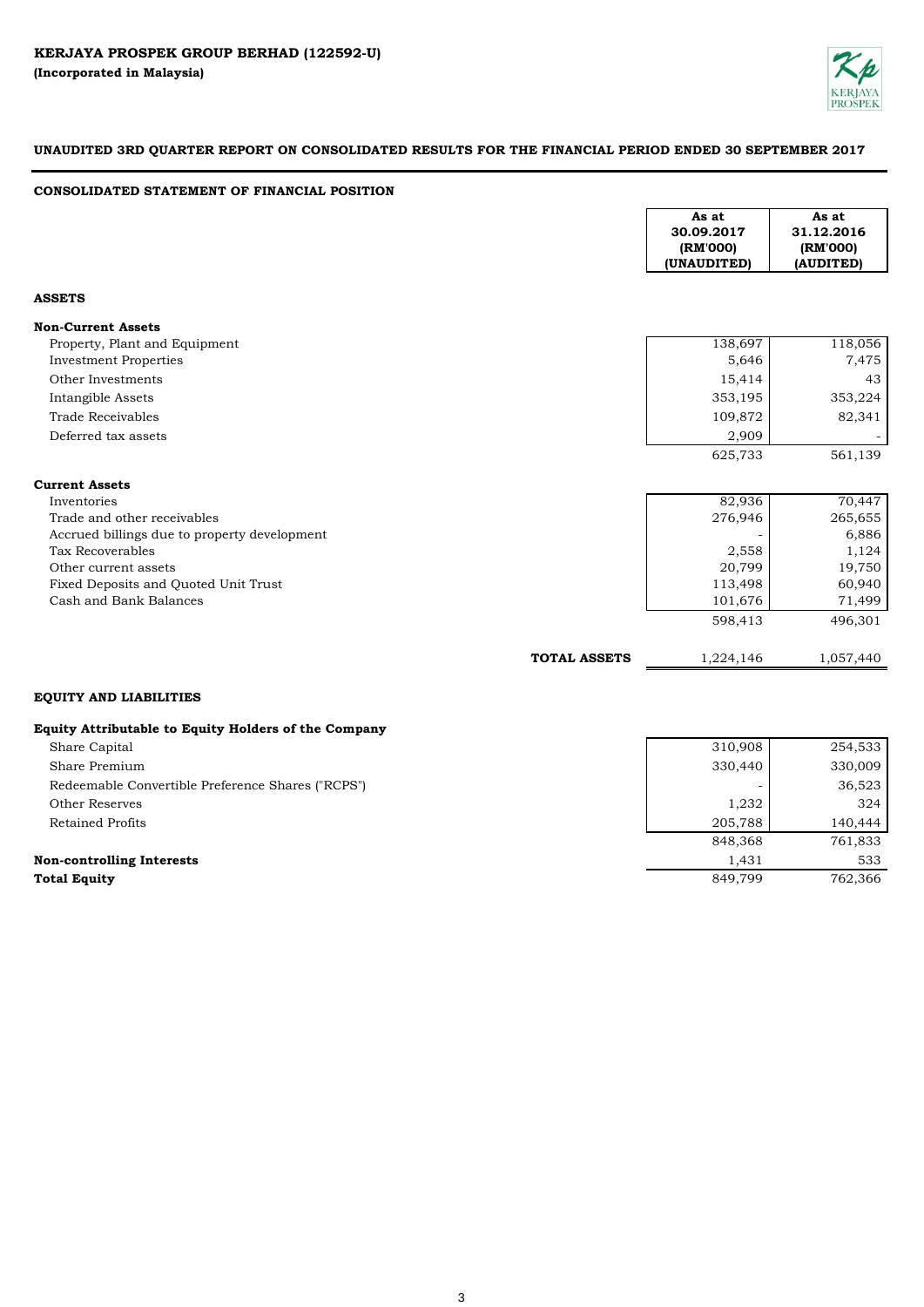

# **CONSOLIDATED STATEMENT OF FINANCIAL POSITION (CONT'D)**

|                                                                 | As at<br>30.09.2017<br>(RM'000)<br>(UNAUDITED) |        | As at<br>31.12.2016<br>(RM'000)<br>(AUDITED) |
|-----------------------------------------------------------------|------------------------------------------------|--------|----------------------------------------------|
| <b>Non-Current Liabilities</b>                                  |                                                |        |                                              |
| Trade and other payables                                        |                                                | 45,050 | 39,012                                       |
| Deferred tax liabilities                                        |                                                | 8,814  | 6,602                                        |
|                                                                 |                                                | 53,864 | 45,614                                       |
| <b>Current Liabilities</b>                                      |                                                |        |                                              |
| Trade and other payables                                        | 158,874                                        |        | 163,450                                      |
| Other current liabilities                                       |                                                | 67,683 | 73,281                                       |
| Progress billings in respect of property development            |                                                | 27,347 |                                              |
| RCPS - liability component                                      |                                                |        | 2,105                                        |
| <b>Borrowings</b>                                               |                                                | 52,165 | 4,836                                        |
| Provision for Taxation                                          |                                                | 14,414 | 5,788                                        |
|                                                                 | 320,483                                        |        | 249,460                                      |
| <b>Total Liabilities</b>                                        | 374,347                                        |        | 295,074                                      |
| TOTAL EQUITY AND LIABILITIES                                    | 1,224,146                                      |        | 1,057,440                                    |
| Net assets per share attributable to owners of the Company (RM) |                                                | 1.51   | 1.50                                         |

(The Condensed Consolidated Statement of Financial Position should be read in conjunction with the Annual Financial Report **for the Year Ended 31 December 2016 and the accompanying explanatory notes attached to the Interim Financial Statements)**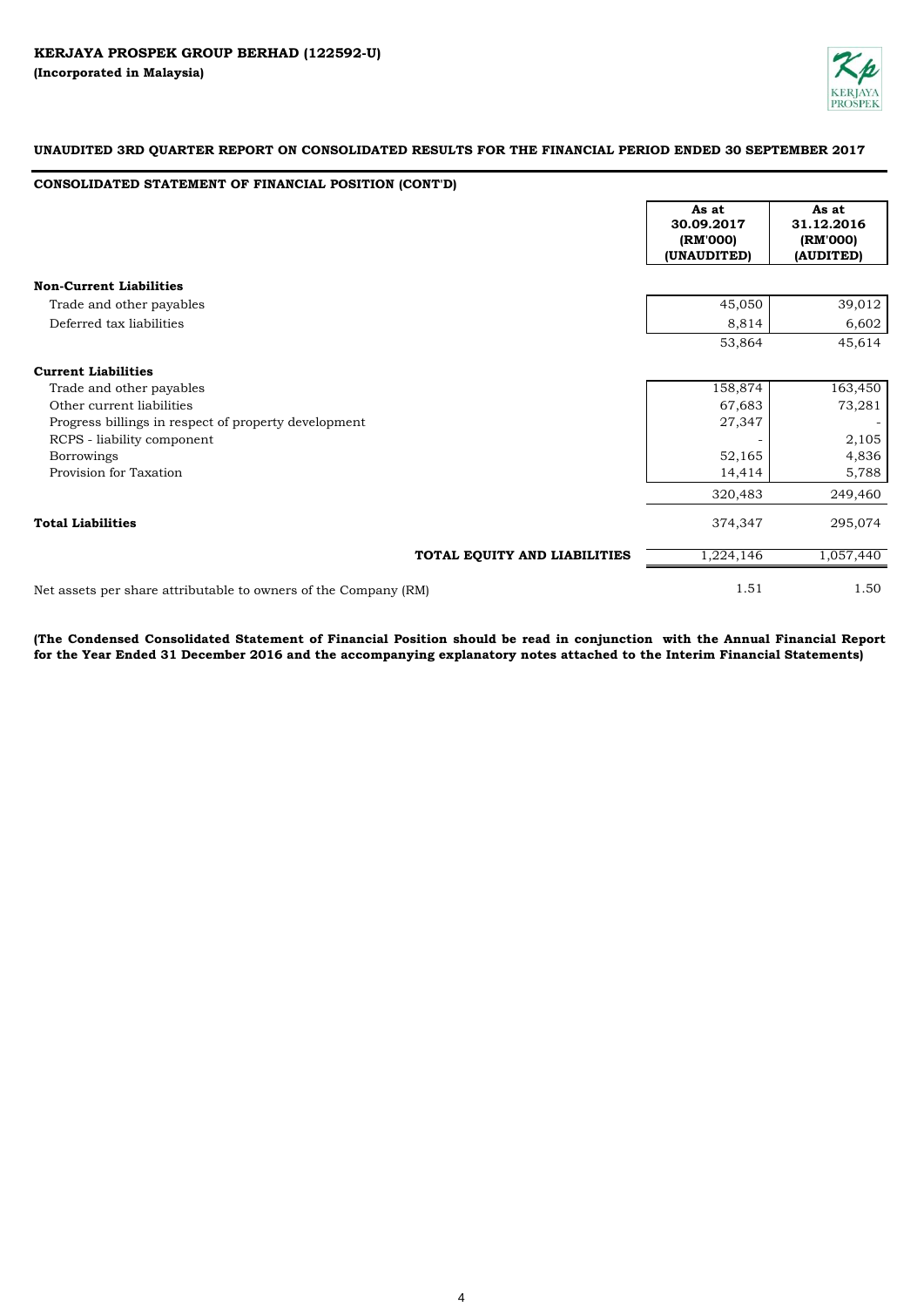

# **CONSOLIDATED STATEMENTS OF CHANGES IN EQUITY**

|                                                                                                                                        | Attributable to Equity Holders of the Company |                                                   |                                                      |                                            |                                             |                                                         |                                         |
|----------------------------------------------------------------------------------------------------------------------------------------|-----------------------------------------------|---------------------------------------------------|------------------------------------------------------|--------------------------------------------|---------------------------------------------|---------------------------------------------------------|-----------------------------------------|
|                                                                                                                                        |                                               |                                                   |                                                      | Non-Distributable ------------------------ |                                             |                                                         |                                         |
|                                                                                                                                        | <b>Share</b><br>Capital<br><b>RM'000</b>      | <b>Share</b><br>Premium $^{(1)}$<br><b>RM'000</b> | Other<br><b>Reserves</b><br><b>RM'000</b>            | <b>RCPS</b><br><b>RM'000</b>               | Retained<br><b>Profits</b><br><b>RM'000</b> | <b>Non</b><br>Controlling<br>Interests<br><b>RM'000</b> | <b>Total</b><br>Equity<br><b>RM'000</b> |
| <b>9 MONTHS PERIOD ENDED 30</b><br><b>SEPTEMBER 2017</b>                                                                               |                                               |                                                   |                                                      |                                            |                                             |                                                         |                                         |
| Balance as at 1 January 2017                                                                                                           | 254,533                                       | 330,009                                           | 324                                                  | 36,523                                     | 140,444                                     | 533                                                     | 762,366                                 |
| Total Comprehensive Income for the<br>year                                                                                             |                                               |                                                   | 908                                                  |                                            | 96,161                                      | 898                                                     | 97,967                                  |
| Dividend paid                                                                                                                          |                                               |                                                   |                                                      |                                            | (30, 817)                                   |                                                         | (30, 817)                               |
| Issuance of shares pursuant to<br>- Warrants exercised<br>- Conversion of RCPS                                                         | 17,695<br>38,680                              | 461                                               |                                                      | (36,523)                                   |                                             |                                                         | 18,156<br>2,157                         |
| Share issuance expenses                                                                                                                |                                               | (30)                                              |                                                      |                                            |                                             |                                                         | (30)                                    |
| Balance as at 30 September 2017                                                                                                        | 310,908                                       | 330,440                                           | 1,232                                                |                                            | 205,788                                     | 1,431                                                   | 849,799                                 |
| <b>9 MONTHS PERIOD ENDED 30</b><br><b>SEPTEMBER 2016</b>                                                                               |                                               |                                                   |                                                      |                                            |                                             |                                                         |                                         |
| Balance as at 1 January 2016                                                                                                           | 45,861                                        | 375                                               | 296                                                  |                                            | 61,787                                      |                                                         | 108,319                                 |
| Total Comprehensive Income for the<br>period                                                                                           |                                               |                                                   | (3)                                                  |                                            | 73,751                                      | 97                                                      | 73,845                                  |
| Dividend paid                                                                                                                          |                                               |                                                   |                                                      |                                            | (20, 278)                                   |                                                         | (20, 278)                               |
| Issuance of shares pursuant to<br>- Warrants exercised<br>- Acquisition of subsidiaries<br>- Private Placement<br>- Conversion of RCPS | 1,038<br>18,448<br>50,000<br>138,500          | 788<br>24,352<br>125,200<br>182,820               | $\overline{\phantom{a}}$<br>$\overline{\phantom{a}}$ | 357,843<br>(321, 320)                      |                                             | 330                                                     | 1,826<br>400,973<br>175,200             |
| Share issuance expenses                                                                                                                |                                               | (4,035)                                           |                                                      |                                            |                                             |                                                         | (4,035)                                 |
| Balance as at 30 September 2016                                                                                                        | 253,847                                       | 329,500                                           | 293                                                  | 36,523                                     | 115,260                                     | 427                                                     | 735,850                                 |

## **Note**

(1) Effective from 31 January 2017, the new Companies Act 2016 ("the Act") abolished the concept of authorised share capital and par value of share capital. Consequently, the credit balance of the share premium becomes part of the Company's share capital pursuant to the transitional provision set out in Section 618(2) of the Act. Nothwithstanding this provision, the Company may within 24 months from the commercement of the Act, use this amount for the purposes as set out in Section 618(3) of the Act. There is no impact on the numbers of ordinary shares in issue or the relative entitlement of any of the members as a result of this transition.

(The Condensed Consolidated Statements of Changes in Equity should be read in conjunction with the Annual Financial Report for **the Year Ended 31 December 2016 and the accompanying explanatory notes attached to the Interim Financial Statements)**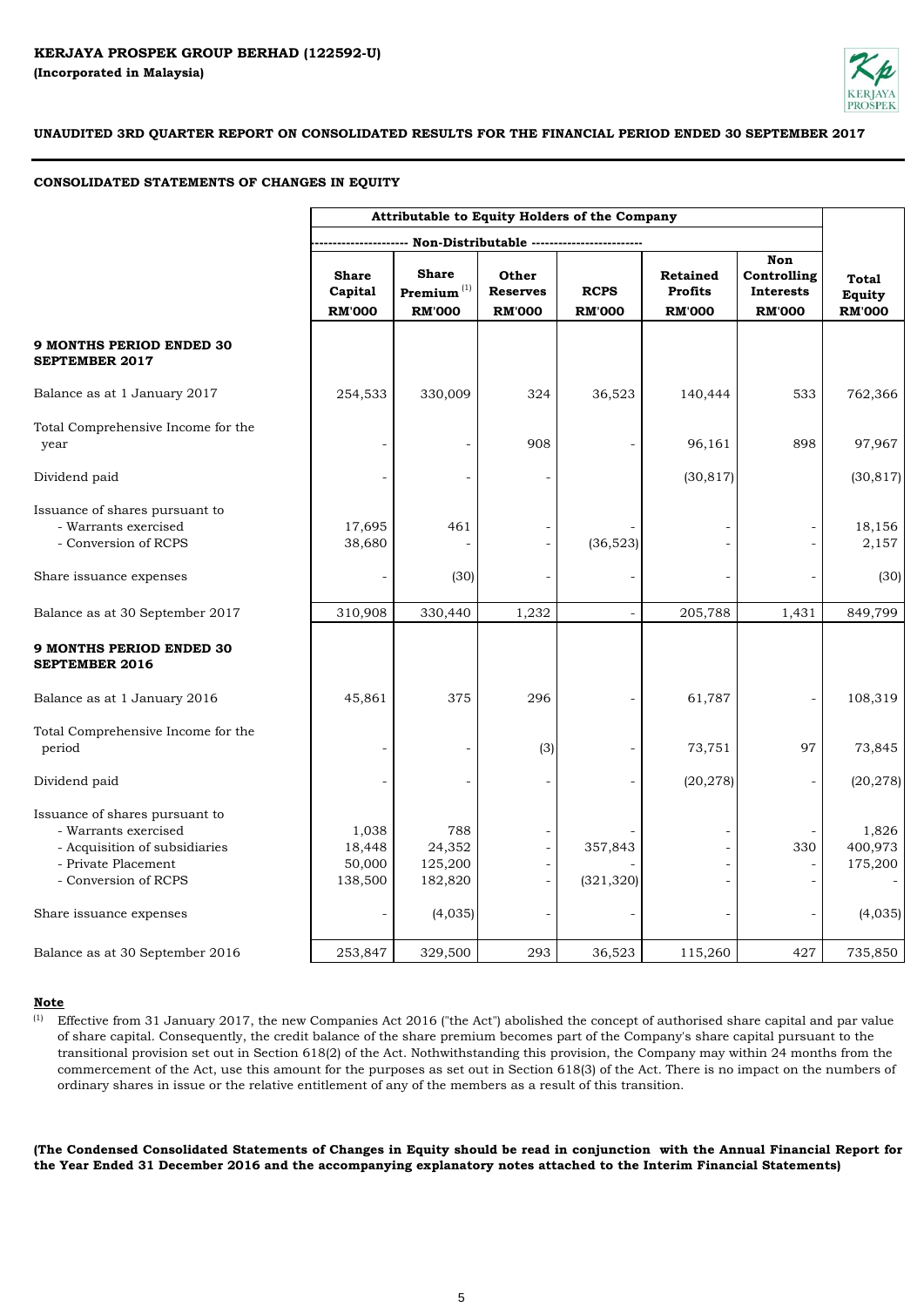

# **CONSOLIDATED CASHFLOW STATEMENT**

| (UNAUDITED)<br>(UNAUDITED)<br>CASH FLOWS FROM OPERATING ACTIVITIES<br>127,682<br>99,006<br>Profit before tax<br>Adjustment for:<br>6,346<br>Amortisation and depreciation of property, plant and equipments<br>17,240<br>Non-cash items<br>(3,778)<br>(1, 735)<br>Operating Profit Before Working Capital Changes<br>141,144<br>103,617<br>Changes in working capital :<br>Net change in operating assets<br>(13, 539)<br>47,488<br>Net change in operating liabilities<br>(5,365)<br>(138, 579)<br>Net Cash Generated from Operations<br>122,240<br>12,526<br>Income tax paid<br>(23, 431)<br>(19, 240)<br>Interest paid<br>(73)<br>(860)<br>Interest received<br>2,799<br>1,818<br>101,535<br>Net Cash Generated from / (Used in) Operating Activities<br>(5, 756)<br>CASH FLOW USED IN INVESTING ACTIVITIES<br>Acquisition of property, plant and equipments<br>(40,006)<br>(19,069)<br>(20, 709)<br>Acquisition of investment properties<br>Acquisition of intangible assets<br>(80)<br>Acquisition of subsidiaries, net of cash acquired (Note 1)<br>(19,087)<br>Proceeds from disposal of property, plant and equipments<br>6,369<br>Net Cash Used In Investing Activities<br>(54, 346)<br>(38, 236)<br>CASH FLOW FROM FINANCING ACTIVITIES<br>171,165<br>Proceeds from issuance of shares<br>Proceeds from exercise of warrants<br>18,126<br>1,827<br>Proceeds from issuance of ordinary shares to NCI<br>330<br>Net drawdown/(repayment) of short term borrowing<br>47,329<br>(422)<br>Dividend paid during the period<br>(30, 817)<br>(20, 278)<br>Net Cash Generated From Financing Activities<br>34,638<br>152,622<br>NET INCREASE IN CASH AND CASH EQUIVALENTS<br>81,827<br>108,630<br>EFFECT OF EXCHANGE RATE CHANGES<br>908<br>(3)<br>132,439<br>CASH AND CASH EQUIVALENTS AT BEGINNING OF PERIOD<br>601<br>215,174<br>CASH AND CASH EQUIVALENTS AT END OF PERIOD<br>109,228<br>CASH AND CASH EQUIVALENTS AT END OF PERIOD CONSIST OF:<br>Cash and Bank Balances<br>101,676<br>42,359<br>113,498<br>66,869<br>Fixed Deposits and Quoted Unit Trust<br>215,174<br>109,228 | Current<br>period-to-date<br>ended<br>30.09.2017<br>(RM'000) | Corresponding<br>period-to-date<br>ended<br>30.09.2016<br>(RM'000) |
|----------------------------------------------------------------------------------------------------------------------------------------------------------------------------------------------------------------------------------------------------------------------------------------------------------------------------------------------------------------------------------------------------------------------------------------------------------------------------------------------------------------------------------------------------------------------------------------------------------------------------------------------------------------------------------------------------------------------------------------------------------------------------------------------------------------------------------------------------------------------------------------------------------------------------------------------------------------------------------------------------------------------------------------------------------------------------------------------------------------------------------------------------------------------------------------------------------------------------------------------------------------------------------------------------------------------------------------------------------------------------------------------------------------------------------------------------------------------------------------------------------------------------------------------------------------------------------------------------------------------------------------------------------------------------------------------------------------------------------------------------------------------------------------------------------------------------------------------------------------------------------------------------------------------------------------------------------------------------------------------------------------------------------------------------------------------------------------|--------------------------------------------------------------|--------------------------------------------------------------------|
|                                                                                                                                                                                                                                                                                                                                                                                                                                                                                                                                                                                                                                                                                                                                                                                                                                                                                                                                                                                                                                                                                                                                                                                                                                                                                                                                                                                                                                                                                                                                                                                                                                                                                                                                                                                                                                                                                                                                                                                                                                                                                        |                                                              |                                                                    |
|                                                                                                                                                                                                                                                                                                                                                                                                                                                                                                                                                                                                                                                                                                                                                                                                                                                                                                                                                                                                                                                                                                                                                                                                                                                                                                                                                                                                                                                                                                                                                                                                                                                                                                                                                                                                                                                                                                                                                                                                                                                                                        |                                                              |                                                                    |
|                                                                                                                                                                                                                                                                                                                                                                                                                                                                                                                                                                                                                                                                                                                                                                                                                                                                                                                                                                                                                                                                                                                                                                                                                                                                                                                                                                                                                                                                                                                                                                                                                                                                                                                                                                                                                                                                                                                                                                                                                                                                                        |                                                              |                                                                    |
|                                                                                                                                                                                                                                                                                                                                                                                                                                                                                                                                                                                                                                                                                                                                                                                                                                                                                                                                                                                                                                                                                                                                                                                                                                                                                                                                                                                                                                                                                                                                                                                                                                                                                                                                                                                                                                                                                                                                                                                                                                                                                        |                                                              |                                                                    |
|                                                                                                                                                                                                                                                                                                                                                                                                                                                                                                                                                                                                                                                                                                                                                                                                                                                                                                                                                                                                                                                                                                                                                                                                                                                                                                                                                                                                                                                                                                                                                                                                                                                                                                                                                                                                                                                                                                                                                                                                                                                                                        |                                                              |                                                                    |
|                                                                                                                                                                                                                                                                                                                                                                                                                                                                                                                                                                                                                                                                                                                                                                                                                                                                                                                                                                                                                                                                                                                                                                                                                                                                                                                                                                                                                                                                                                                                                                                                                                                                                                                                                                                                                                                                                                                                                                                                                                                                                        |                                                              |                                                                    |
|                                                                                                                                                                                                                                                                                                                                                                                                                                                                                                                                                                                                                                                                                                                                                                                                                                                                                                                                                                                                                                                                                                                                                                                                                                                                                                                                                                                                                                                                                                                                                                                                                                                                                                                                                                                                                                                                                                                                                                                                                                                                                        |                                                              |                                                                    |
|                                                                                                                                                                                                                                                                                                                                                                                                                                                                                                                                                                                                                                                                                                                                                                                                                                                                                                                                                                                                                                                                                                                                                                                                                                                                                                                                                                                                                                                                                                                                                                                                                                                                                                                                                                                                                                                                                                                                                                                                                                                                                        |                                                              |                                                                    |
|                                                                                                                                                                                                                                                                                                                                                                                                                                                                                                                                                                                                                                                                                                                                                                                                                                                                                                                                                                                                                                                                                                                                                                                                                                                                                                                                                                                                                                                                                                                                                                                                                                                                                                                                                                                                                                                                                                                                                                                                                                                                                        |                                                              |                                                                    |
|                                                                                                                                                                                                                                                                                                                                                                                                                                                                                                                                                                                                                                                                                                                                                                                                                                                                                                                                                                                                                                                                                                                                                                                                                                                                                                                                                                                                                                                                                                                                                                                                                                                                                                                                                                                                                                                                                                                                                                                                                                                                                        |                                                              |                                                                    |
|                                                                                                                                                                                                                                                                                                                                                                                                                                                                                                                                                                                                                                                                                                                                                                                                                                                                                                                                                                                                                                                                                                                                                                                                                                                                                                                                                                                                                                                                                                                                                                                                                                                                                                                                                                                                                                                                                                                                                                                                                                                                                        |                                                              |                                                                    |
|                                                                                                                                                                                                                                                                                                                                                                                                                                                                                                                                                                                                                                                                                                                                                                                                                                                                                                                                                                                                                                                                                                                                                                                                                                                                                                                                                                                                                                                                                                                                                                                                                                                                                                                                                                                                                                                                                                                                                                                                                                                                                        |                                                              |                                                                    |
|                                                                                                                                                                                                                                                                                                                                                                                                                                                                                                                                                                                                                                                                                                                                                                                                                                                                                                                                                                                                                                                                                                                                                                                                                                                                                                                                                                                                                                                                                                                                                                                                                                                                                                                                                                                                                                                                                                                                                                                                                                                                                        |                                                              |                                                                    |
|                                                                                                                                                                                                                                                                                                                                                                                                                                                                                                                                                                                                                                                                                                                                                                                                                                                                                                                                                                                                                                                                                                                                                                                                                                                                                                                                                                                                                                                                                                                                                                                                                                                                                                                                                                                                                                                                                                                                                                                                                                                                                        |                                                              |                                                                    |
|                                                                                                                                                                                                                                                                                                                                                                                                                                                                                                                                                                                                                                                                                                                                                                                                                                                                                                                                                                                                                                                                                                                                                                                                                                                                                                                                                                                                                                                                                                                                                                                                                                                                                                                                                                                                                                                                                                                                                                                                                                                                                        |                                                              |                                                                    |
|                                                                                                                                                                                                                                                                                                                                                                                                                                                                                                                                                                                                                                                                                                                                                                                                                                                                                                                                                                                                                                                                                                                                                                                                                                                                                                                                                                                                                                                                                                                                                                                                                                                                                                                                                                                                                                                                                                                                                                                                                                                                                        |                                                              |                                                                    |
|                                                                                                                                                                                                                                                                                                                                                                                                                                                                                                                                                                                                                                                                                                                                                                                                                                                                                                                                                                                                                                                                                                                                                                                                                                                                                                                                                                                                                                                                                                                                                                                                                                                                                                                                                                                                                                                                                                                                                                                                                                                                                        |                                                              |                                                                    |
|                                                                                                                                                                                                                                                                                                                                                                                                                                                                                                                                                                                                                                                                                                                                                                                                                                                                                                                                                                                                                                                                                                                                                                                                                                                                                                                                                                                                                                                                                                                                                                                                                                                                                                                                                                                                                                                                                                                                                                                                                                                                                        |                                                              |                                                                    |
|                                                                                                                                                                                                                                                                                                                                                                                                                                                                                                                                                                                                                                                                                                                                                                                                                                                                                                                                                                                                                                                                                                                                                                                                                                                                                                                                                                                                                                                                                                                                                                                                                                                                                                                                                                                                                                                                                                                                                                                                                                                                                        |                                                              |                                                                    |
|                                                                                                                                                                                                                                                                                                                                                                                                                                                                                                                                                                                                                                                                                                                                                                                                                                                                                                                                                                                                                                                                                                                                                                                                                                                                                                                                                                                                                                                                                                                                                                                                                                                                                                                                                                                                                                                                                                                                                                                                                                                                                        |                                                              |                                                                    |
|                                                                                                                                                                                                                                                                                                                                                                                                                                                                                                                                                                                                                                                                                                                                                                                                                                                                                                                                                                                                                                                                                                                                                                                                                                                                                                                                                                                                                                                                                                                                                                                                                                                                                                                                                                                                                                                                                                                                                                                                                                                                                        |                                                              |                                                                    |
|                                                                                                                                                                                                                                                                                                                                                                                                                                                                                                                                                                                                                                                                                                                                                                                                                                                                                                                                                                                                                                                                                                                                                                                                                                                                                                                                                                                                                                                                                                                                                                                                                                                                                                                                                                                                                                                                                                                                                                                                                                                                                        |                                                              |                                                                    |
|                                                                                                                                                                                                                                                                                                                                                                                                                                                                                                                                                                                                                                                                                                                                                                                                                                                                                                                                                                                                                                                                                                                                                                                                                                                                                                                                                                                                                                                                                                                                                                                                                                                                                                                                                                                                                                                                                                                                                                                                                                                                                        |                                                              |                                                                    |
|                                                                                                                                                                                                                                                                                                                                                                                                                                                                                                                                                                                                                                                                                                                                                                                                                                                                                                                                                                                                                                                                                                                                                                                                                                                                                                                                                                                                                                                                                                                                                                                                                                                                                                                                                                                                                                                                                                                                                                                                                                                                                        |                                                              |                                                                    |
|                                                                                                                                                                                                                                                                                                                                                                                                                                                                                                                                                                                                                                                                                                                                                                                                                                                                                                                                                                                                                                                                                                                                                                                                                                                                                                                                                                                                                                                                                                                                                                                                                                                                                                                                                                                                                                                                                                                                                                                                                                                                                        |                                                              |                                                                    |
|                                                                                                                                                                                                                                                                                                                                                                                                                                                                                                                                                                                                                                                                                                                                                                                                                                                                                                                                                                                                                                                                                                                                                                                                                                                                                                                                                                                                                                                                                                                                                                                                                                                                                                                                                                                                                                                                                                                                                                                                                                                                                        |                                                              |                                                                    |
|                                                                                                                                                                                                                                                                                                                                                                                                                                                                                                                                                                                                                                                                                                                                                                                                                                                                                                                                                                                                                                                                                                                                                                                                                                                                                                                                                                                                                                                                                                                                                                                                                                                                                                                                                                                                                                                                                                                                                                                                                                                                                        |                                                              |                                                                    |
|                                                                                                                                                                                                                                                                                                                                                                                                                                                                                                                                                                                                                                                                                                                                                                                                                                                                                                                                                                                                                                                                                                                                                                                                                                                                                                                                                                                                                                                                                                                                                                                                                                                                                                                                                                                                                                                                                                                                                                                                                                                                                        |                                                              |                                                                    |
|                                                                                                                                                                                                                                                                                                                                                                                                                                                                                                                                                                                                                                                                                                                                                                                                                                                                                                                                                                                                                                                                                                                                                                                                                                                                                                                                                                                                                                                                                                                                                                                                                                                                                                                                                                                                                                                                                                                                                                                                                                                                                        |                                                              |                                                                    |
|                                                                                                                                                                                                                                                                                                                                                                                                                                                                                                                                                                                                                                                                                                                                                                                                                                                                                                                                                                                                                                                                                                                                                                                                                                                                                                                                                                                                                                                                                                                                                                                                                                                                                                                                                                                                                                                                                                                                                                                                                                                                                        |                                                              |                                                                    |
|                                                                                                                                                                                                                                                                                                                                                                                                                                                                                                                                                                                                                                                                                                                                                                                                                                                                                                                                                                                                                                                                                                                                                                                                                                                                                                                                                                                                                                                                                                                                                                                                                                                                                                                                                                                                                                                                                                                                                                                                                                                                                        |                                                              |                                                                    |
|                                                                                                                                                                                                                                                                                                                                                                                                                                                                                                                                                                                                                                                                                                                                                                                                                                                                                                                                                                                                                                                                                                                                                                                                                                                                                                                                                                                                                                                                                                                                                                                                                                                                                                                                                                                                                                                                                                                                                                                                                                                                                        |                                                              |                                                                    |
|                                                                                                                                                                                                                                                                                                                                                                                                                                                                                                                                                                                                                                                                                                                                                                                                                                                                                                                                                                                                                                                                                                                                                                                                                                                                                                                                                                                                                                                                                                                                                                                                                                                                                                                                                                                                                                                                                                                                                                                                                                                                                        |                                                              |                                                                    |
|                                                                                                                                                                                                                                                                                                                                                                                                                                                                                                                                                                                                                                                                                                                                                                                                                                                                                                                                                                                                                                                                                                                                                                                                                                                                                                                                                                                                                                                                                                                                                                                                                                                                                                                                                                                                                                                                                                                                                                                                                                                                                        |                                                              |                                                                    |
|                                                                                                                                                                                                                                                                                                                                                                                                                                                                                                                                                                                                                                                                                                                                                                                                                                                                                                                                                                                                                                                                                                                                                                                                                                                                                                                                                                                                                                                                                                                                                                                                                                                                                                                                                                                                                                                                                                                                                                                                                                                                                        |                                                              |                                                                    |
|                                                                                                                                                                                                                                                                                                                                                                                                                                                                                                                                                                                                                                                                                                                                                                                                                                                                                                                                                                                                                                                                                                                                                                                                                                                                                                                                                                                                                                                                                                                                                                                                                                                                                                                                                                                                                                                                                                                                                                                                                                                                                        |                                                              |                                                                    |

(The Condensed Consolidated Cashflow Statements should be read in conjunction with the Annual Financial Report for the Year **Ended 31 December 2016 and the accompanying explanatory notes attached to the Interim Financial Statements)**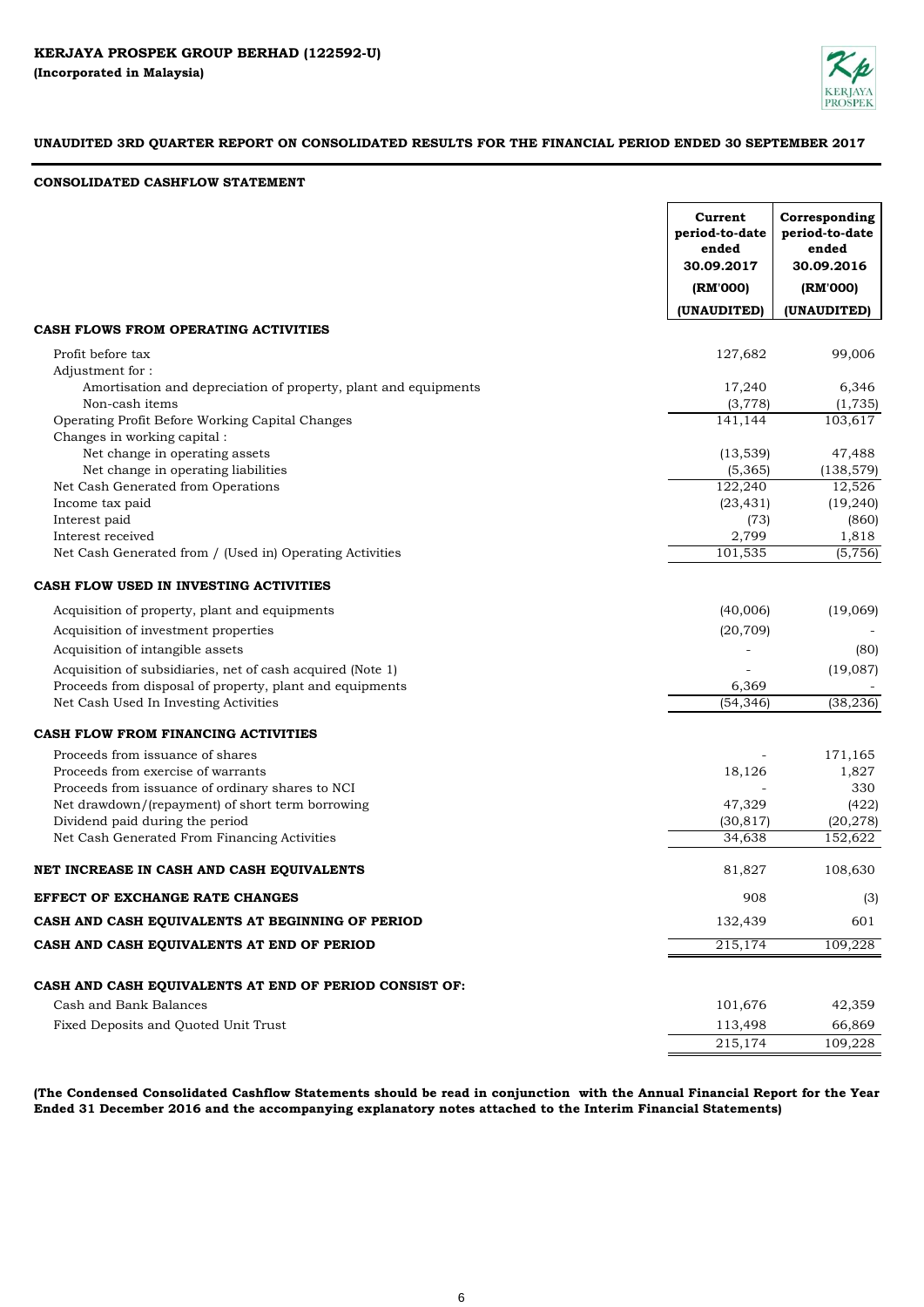

# **CONSOLIDATED CASHFLOW STATEMENT (CONT'D)**

Fair value for identifiable assets acquired and liabilities assumed as follows:

|                                  | (RM'000)   |
|----------------------------------|------------|
| <b>Fixed Assets</b>              | 52,823     |
| Deferred Tax Assets              | 1,719      |
| Cash and equivalents             | 36,113     |
| Trade Receivables                | 241,105    |
| Other Receivables and Prepayment | 30,150     |
| Other assets                     | 12         |
| Short-term Borrowings            | (421)      |
| Trade Payable and accrued        | (114, 807) |
| Other payables & accruals        | (15, 103)  |
| Income Tax Payable               | (4,360)    |
| Other liabilities                | (118, 885) |
| Deferred Tax                     | (3,480)    |
| Total net identifiable assets    | 104,866    |

# **Goodwill**

Goodwill was recognised as a result of the acquisitons as follow:

|                                        | (RM'000)   |
|----------------------------------------|------------|
| Total purchase consideration           | 458,000    |
| Less: value of net identifiable assets | (104, 866) |
|                                        | 353,134    |

The goodwill is attributable mainly to the skills and technical talent of the acquiree's work force and the synergies expected to be achieved from integrating the companies into the Group's existing construction business.

# **Note 1**

The cash outflow on the acquisition is as follow:

|                                                    | (RM'000)  |
|----------------------------------------------------|-----------|
| Purchase consideration satisfied by cash           | 55.200    |
| Cash and cash equivalents of subsidiaries acquired | (36, 113) |
| Net cash outflow of the group                      | 19.087    |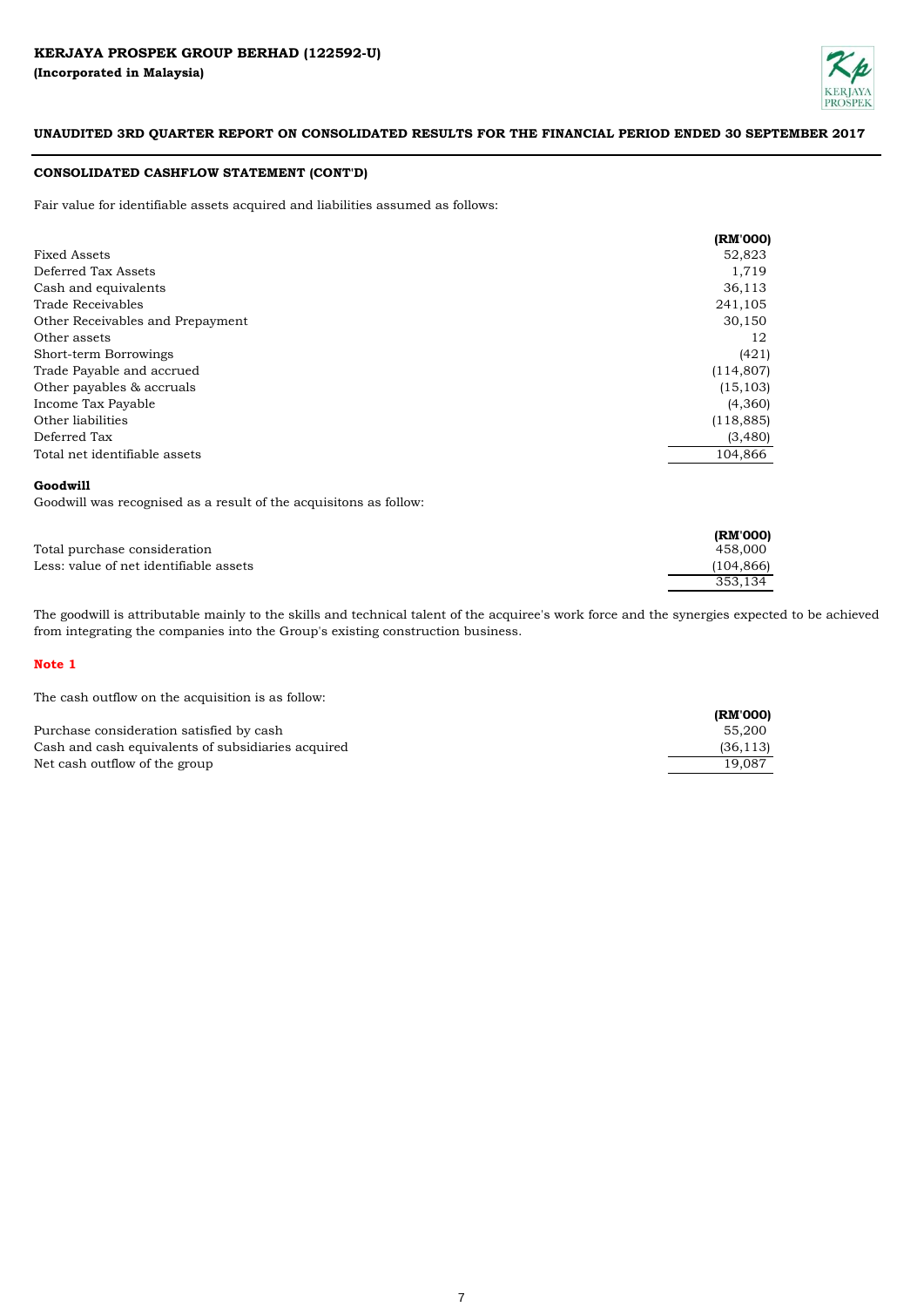

### **NOTES TO THE REPORTS**

# **EXPLANATORY NOTES PURSUANT TO MALAYSIAN FINANCIAL REPORTING STANDARD ("MFRS") 134, INTERIM FINANCIAL REPORTING**

### **A1. Corporate Information**

Kerjaya Prospek Group Berhad is a public limited company incorporated and domiciled in Malaysia, and is listed on the Bursa Malaysia Securities Berhad. The registered office is located at No. 802, 8th Floor, Block C, Kelana Square, 17 Jalan SS7/26, 47301 Petaling Jaya, Selangor. The principal place of business is located at No.1, 2nd Floor, Bangunan One Wangsa, Jalan Wangsa Permai, Taman Wangsa Permai, 52200 Kuala Lumpur.

### **A2. Malaysian Financial Reporting Standards ("MFRS")**

The interim financial reports of the Group are unaudited and have been prepared in accordance with the requirements of Malaysia Financial Reporting Standard ("MFRS") 134, Interim Financial Reporting issued by the Malaysia Accounting Standard Board ("MASB") and Paragraph 9.22 and Appndix 9B of the Main Market Lisitng Requirements of Bursa Malaysia Securities Berhad.

The interim financial reports should be read in conjunction with the audited financial statements of the Group for the financial year ended 31 December 2016.

The accounting policies and methods of computation adopted by the Group in these quarterly financial reports are consistent with those adopted in the most recent annual audited financial statements for the year ended 31 December 2016, except for the adoption of the following new and revised Standards and Amendments.

|                                                                                                                            | Effective for annual period beginning on or after |
|----------------------------------------------------------------------------------------------------------------------------|---------------------------------------------------|
| Description                                                                                                                |                                                   |
| Amendments to MFRS 112, Income Taxes - Recognition of Deferred<br>Tax assets for Unrealised Losses                         | 1st January 2017                                  |
| Amendments to MFRS 107, Statement of Cash Flows - Disclosure<br>Initiative                                                 | 1st January 2017                                  |
| Amendments to MFRS 12, Disclosure of Interest in Other Entities<br>(Annual Improvements to MFRS Standards 2014-2016 Cycle) | 1st January 2017                                  |
| Amendments to MFRS 2, Classification and Measurement of Share<br><b>Based Payment Transactions</b>                         | 1st January 2018                                  |
| MFRS 15, Revenue from Contracts with Customers and<br>clarifications to MFRS 15                                            | 1st January 2018                                  |
| Amendments to MFRS 4, Applying MFRS 9 Financial Instruments<br>with MFRS 4, Insurance Contracts                            | 1st January 2018                                  |
| Amendments to MFRS 140, Investment Property - Transfers of<br><b>Investment Property</b>                                   | 1st January 2018                                  |
| IC Interpretation 22, Foreign Currency Transactions and Advance<br>Consideration                                           | 1st January 2018                                  |
| MFRS 9, Financial Instruments                                                                                              | 1st January 2018                                  |
| Amendments to MFRS: Annual Improvements to MFRS Standards<br>2014-2016 Cycle                                               | 1st January 2018                                  |
| Amendment to MFRS 7, Financial Instruments: Disclosures -<br>Mandatory Effective Date of MFRS 9 and Transition Disclosure  | 1st January 2018                                  |
| MFRS 16, Lease                                                                                                             | 1st January 2019                                  |
| MFRS 17, Insurance Contracts                                                                                               | 1st January 2021                                  |
|                                                                                                                            |                                                   |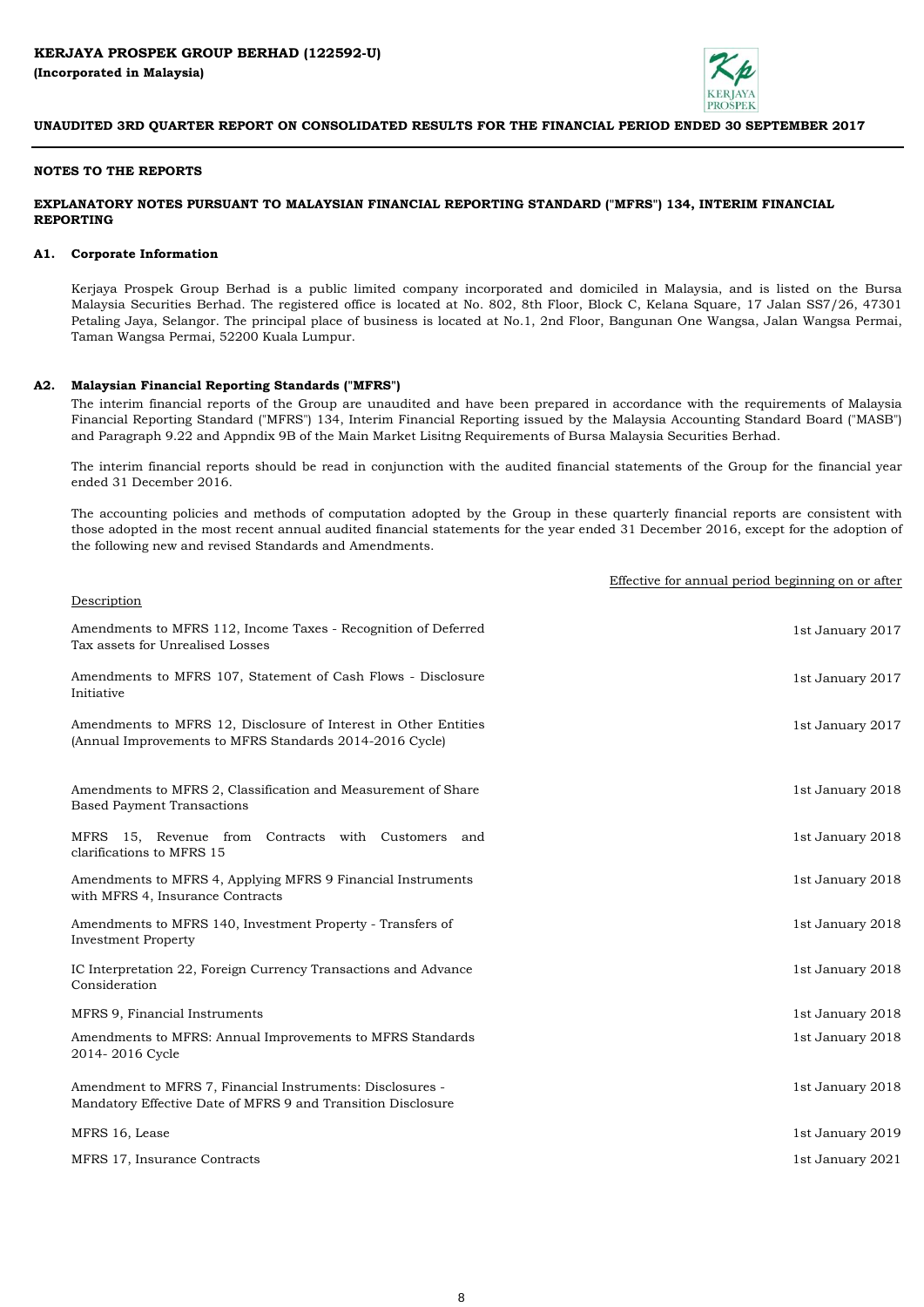

## **A3. Audit Report**

The audited financial statements for the preceding financial year ended 31 December 2016 were not subject to any qualification.

#### **A4. Seasonal or Cyclical Factors**

The principal business operations of the Group are not significantly affected by any seasonal or cyclical factors.

## **A5. Unusual Items**

There were no unusual items in the current quarter under review that affecting the assets, liabilities, equity, net income or cashflow of the Group.

#### **A6. Changes in Estimates**

There were no significant changes in estimates that have a material effect to the current quarter under review.

# **A7. Debt and Equity Securities**

Saved as disclosed below, there were no other issuance or repayment of debt and equity securities, share buy-backs, share cancellations, share held as treasury shares by the Group during the financial period:-

(a) 20,631,400 new ordinary shares pursuant to the conversion of warrant 2007/2017. (b) 33,344,828 new ordinary shares pursuant to the conversion of RCPS.

#### **A8. Dividends Paid**

On 10 July 2017, the Board of Directors has approved a single-tier dividend of 5.5 sen per ordinary share in respect of the current financial year ending 31 December 2017. The total amount of RM30.82 million has been paid on 29 August 2017.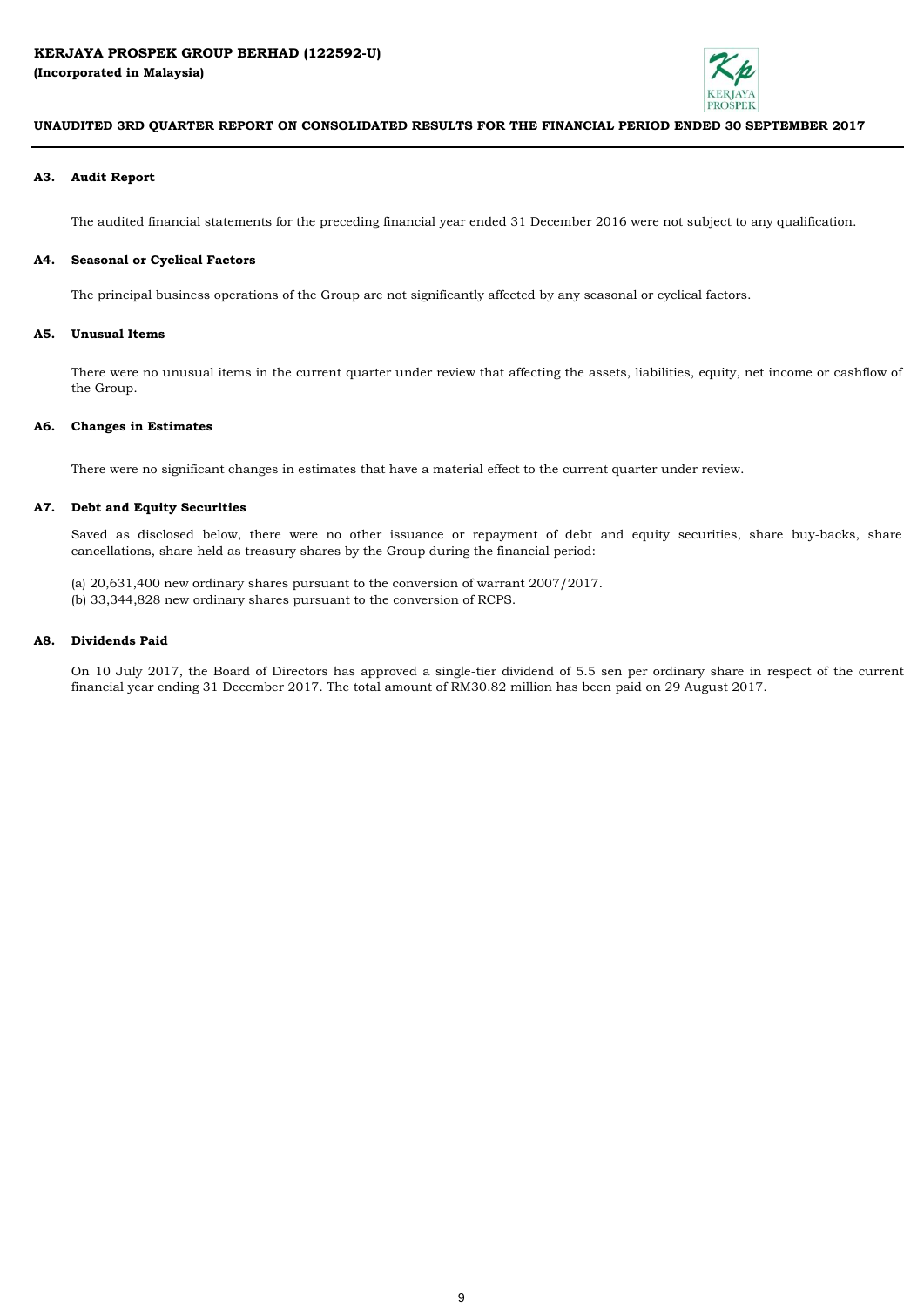

## **A9. Segmental Information**

# **FOR THE FINANCIAL PERIOD ENDED 30 SEPTEMBER 2017**

|                          | Construction<br>(RM'000) | Manufacturing<br>(RM'000) | Property<br>Development<br>(RM'000) | <b>Others</b><br>(RM'000) | Elimination<br>(RM'000) | <b>Total</b><br>(RM'000) |
|--------------------------|--------------------------|---------------------------|-------------------------------------|---------------------------|-------------------------|--------------------------|
| <b>External Revenue</b>  | 653,491                  | 1,398                     | 48,473                              | $\overline{\phantom{a}}$  |                         | 703,362                  |
| Inter Segment Revenue    | 182,985                  | (122)                     | $\overline{\phantom{a}}$            | $\overline{\phantom{a}}$  | (182, 863)              | $\overline{\phantom{a}}$ |
| <b>RESULTS</b>           | 836,476                  | 1,276                     | 48,473                              | $\overline{\phantom{a}}$  | (182, 863)              | 703,362                  |
| Segmental Results        | 88,704                   | (2, 183)                  | 8,673                               | 41,487                    | (40,520)                | 96,161                   |
| <b>OTHER INFORMATION</b> |                          |                           |                                     |                           |                         |                          |
| <b>Segmental Assets</b>  | 773,109                  | 104,187                   | 85,458                              | 662,864                   | (401, 472)              | 1,224,146                |
| Segmental Liabilities    | 533,301                  | 108,504                   | 64,175                              | 25,157                    | (356, 790)              | 374,347                  |

# **FOR THE FINANCIAL PERIOD ENDED 30 SEPTEMBER 2016**

|                          |              |                      | Property                 |                          |             |          |
|--------------------------|--------------|----------------------|--------------------------|--------------------------|-------------|----------|
|                          | Construction | <b>Manufacturing</b> | Development              | <b>Others</b>            | Elimination | Total    |
|                          | (RM'000)     | (RM'000)             | (RM'000)                 | (RM'000)                 | (RM'000)    | (RM'000) |
| <b>External Revenue</b>  | 545,808      | 8,883                | 15,187                   | $\overline{\phantom{a}}$ |             | 569,878  |
| Inter Segment Revenue    | 153,771      | 375                  | $\overline{\phantom{a}}$ | $\overline{\phantom{a}}$ | (154, 146)  |          |
|                          | 699,579      | 9,258                | 15,187                   |                          | (154, 146)  | 569,878  |
| <b>RESULTS</b>           |              |                      |                          |                          |             |          |
| Segmental Results        | 72,080       | 6,831                | 3,438                    | 22,354                   | (30, 952)   | 73,751   |
| <b>OTHER INFORMATION</b> |              |                      |                          |                          |             |          |
| <b>Segmental Assets</b>  | 576,617      | 109,560              | 56,929                   | 616,308                  | (443, 899)  | 915,515  |
| Segmental Liabilities    | 409,088      | 110,679              | 49,136                   | 9,965                    | (399, 203)  | 179,665  |

As the business of the Group is engaged entirely in Malaysia, no reporting by geographical location of operation is presented.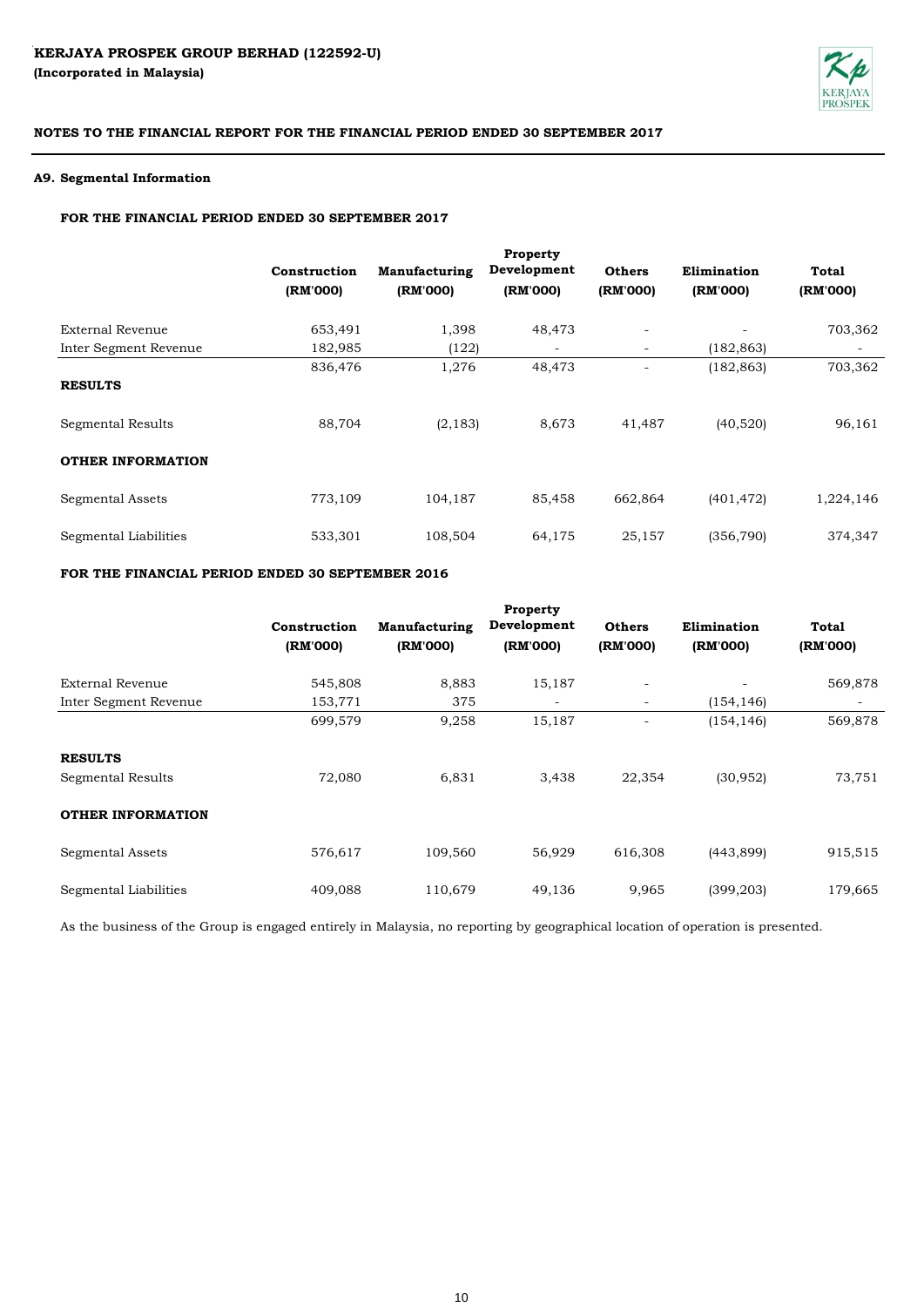

## **A9. Segmental Information (contd.)**

For management purposes, the Group is organised into business units based on their products and services, and has four (4) reportable operating segments as follow:

(i) Construction - Main building construction works, provision of contract workmanship and other related services.

(ii) Manufacturing - Manufacture, assemble, installation and sale of light fittings, furniture, kitchen cabinetry and related products.

(iii) Property Development - Development of residential and/or commercial properties.

(iv) Others - Investment holding and others.

# Segment performance for the financial period ended 30 September 2017 as compared to corresponding preceding period **ended 30 September 2016**

### **(i) Construction**

The construction segment has achieved a total revenue of RM836.48 million in the current financial quarter representing an increase of approximately 20% as compared to its corresponding preceding financial quarter of RM699.58 million. The segmental profit was further enhanced from RM72.08 million in corresponding preceding period to RM88.70 million in current financial quarter. The increase in revenue and profit before tax was mainly due to steady progress construction work on-site and improved margin on the projects. The construction segment is expected to continue to deliver positive results and improve the Group's overall turnover and profitability moving forward.

## **(ii) Manufacturing**

The revenue on manufacturing segment has decreased to RM1.28 million in current financial quarter compared to its corresponding preceding financial quarter of RM9.26 million. The segmental profit has decreased from RM6.83 million to a loss of RM2.18 million as completion of existing projects and newly secured projects were at their initial planning stage. Higher costs were incurred during the quarter due to fixed costs and material purchased for new projects.

## **(iii) Property Development**

The property development division continues to recognise its revenues of RM48.47 million and a profit of RM8.67 million for the current financial quarter as more sales and purchase agreements were being executed on the project with higher development progress being registered for the project.

## **(iv) Others**

Others refer to investment holding and others. A segmental profit of RM41.49 million was registered mainly due to its dividend income from its subsidiary.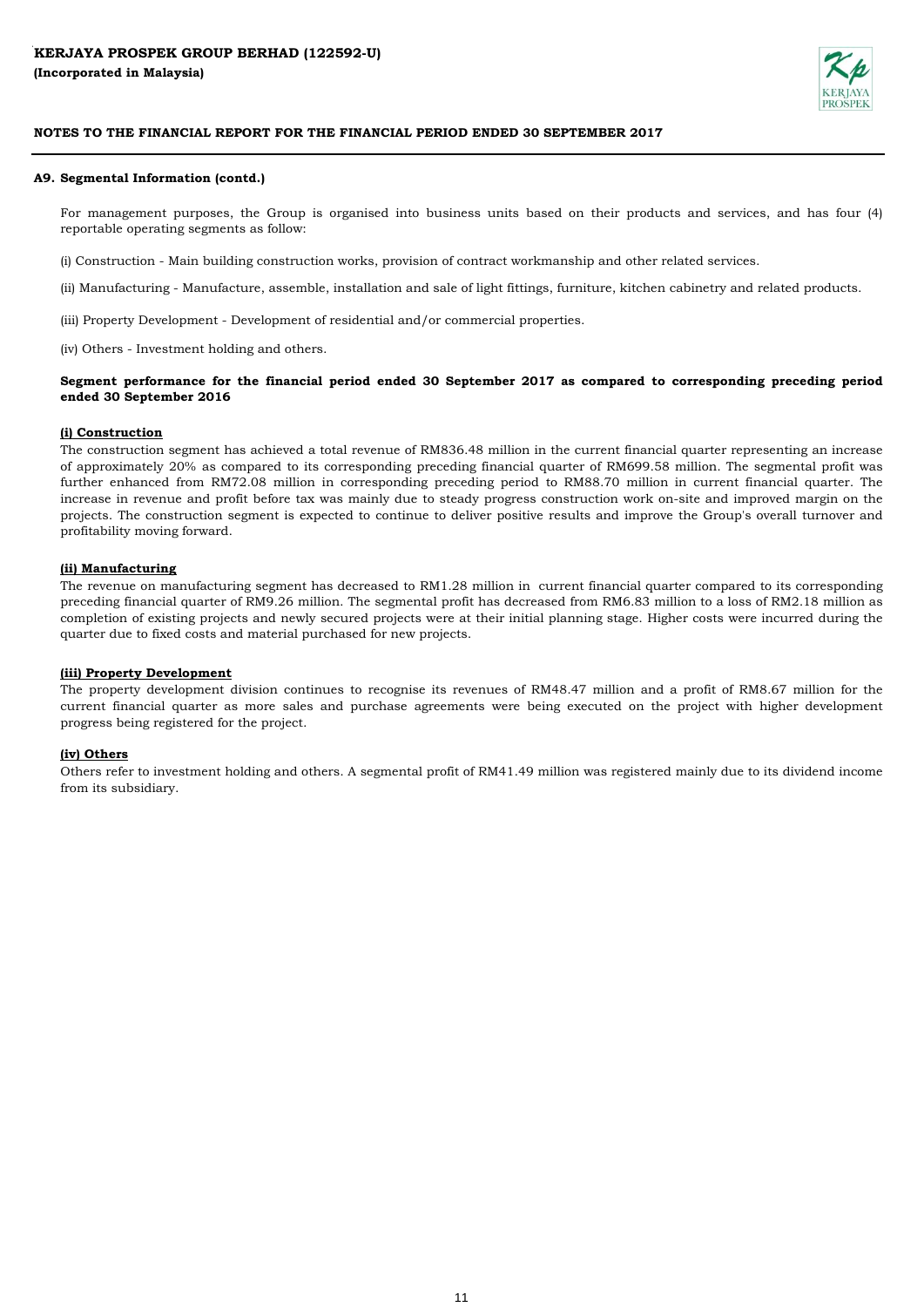#### **A10. Profit Before Tax**

|                                                                | Individual | Cumulative<br>Quarter<br>30.09.2017 |  |
|----------------------------------------------------------------|------------|-------------------------------------|--|
|                                                                | Quarter    |                                     |  |
|                                                                | 30.09.2017 |                                     |  |
|                                                                | (RM'000)   | (RM'000)                            |  |
| Amortisation and depreciation of property, plant and equipment | 6,135      | 17,240                              |  |
| Unrealised foreign exchange loss                               |            | -6                                  |  |
| Net fair value loss                                            | 492        | 1,223                               |  |
| Interest expenses                                              | (366)      | 73                                  |  |
| Interest income                                                | (1, 471)   | (2,799)                             |  |
| Gain on disposal of property, plant and equipment              | (1,576)    | (2, 281)                            |  |

### **A11. Subsequent Events**

There were no subsequent events as at 22 November 2017, being the latest practicable date which shall not be ealier than 7 days from the date of issuance of this interim financial report.

### **A12. Changes in Composition of the Group**

Saved as disclosed below, there were no changes in the composition of the Group for the current quarter and financial period to date:-

(a) Acquisition of 7 ordinary shares of RM1.00 each in Kerjaya Prospek Resources Sdn Bhd ("KP Resources") on 17 August 2017. As a result, KP Resources become a 70% owned subsidiary of the Company.

### **A13. Changes in Contingent Liabilities or Contingent Assets**

| (a) Contingent Liabilities                                                  | Cumulative<br>Quarter<br>30.09.2017<br>(RM'000) |
|-----------------------------------------------------------------------------|-------------------------------------------------|
| Corporate guarantee given to banks for facilities granted to subsidiaries   | 217,057                                         |
| Corporate guarantee given to third parties for credit facilities granted to |                                                 |
| subsidiaries                                                                | 80,054                                          |
|                                                                             | 297,111                                         |
|                                                                             |                                                 |

(b) Contingent Assets

As at the date of this report, there were no contingent assets.

#### **A14. Capital Commitments**

As at the date of this report, the Group has no material capital commitments.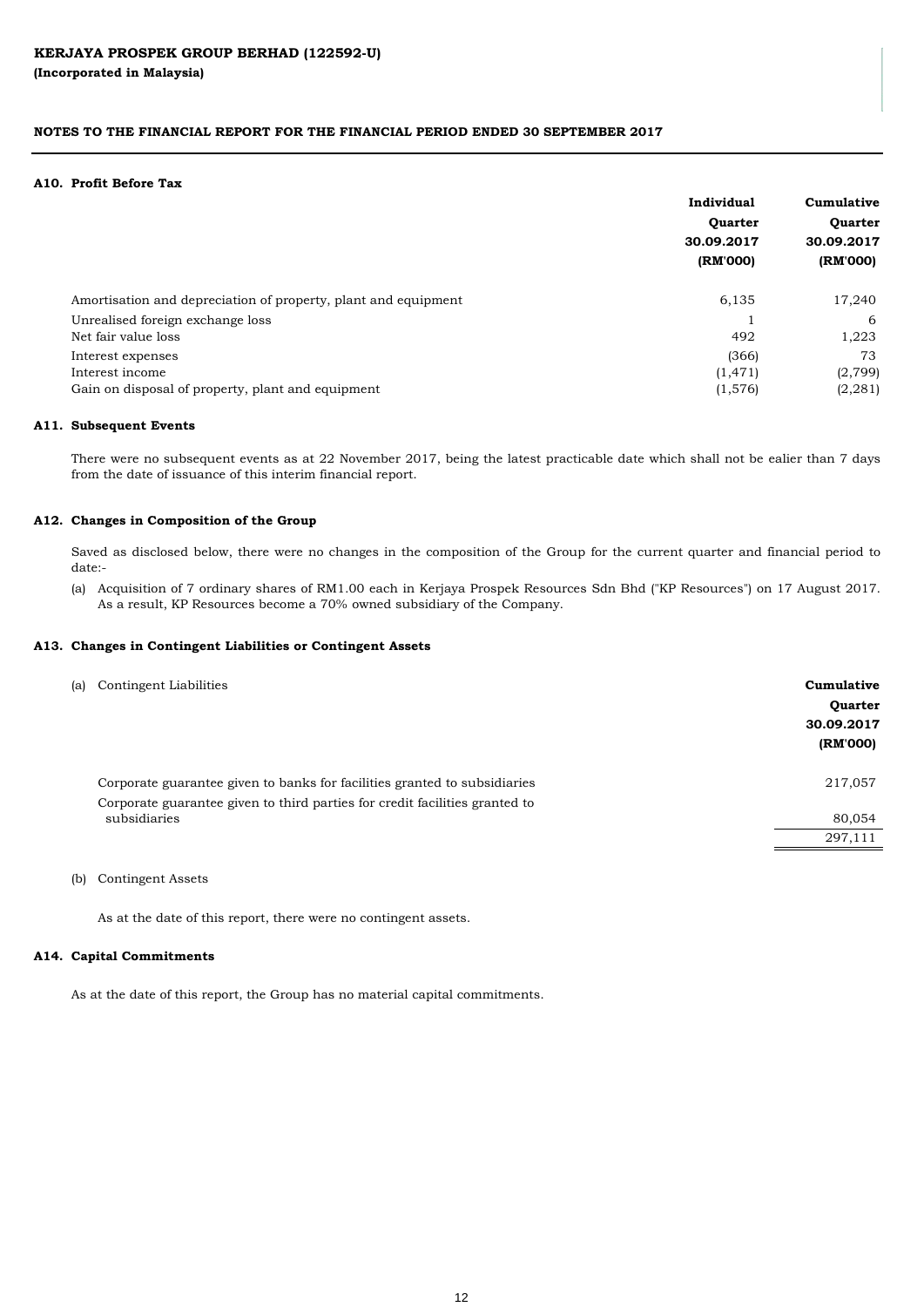### **ADDITIONAL INFORMATION REQUIRED BY THE LISTING REQUIREMENTS OF BURSA SECURITIES**

#### **B1. Review of Performance**

For the current financial quarter under review, the Group posted a revenue of RM229.94 million as compared to its corresponding preceding financial quarter of RM190.47 million. Along with the increase in revenue, Profit Before Tax ("PBT') in the current quarter jumped to RM41.54 million, representing an increase of RM7.75 million from its corresponding preceding quarter of RM33.79 million.

Overall, the increase in revenue and PBT were mainly attributed to the construction segment of the Group which currently has a substantial orderbook comprising of projects awarded by premium property developers in Malaysia. The property development segment is also expected to contribute positively to the Group's earnings moving forward with the encouraging take up rate in the Group's property development project in Genting Permai. The outstanding performance especially in the construction segment has mitigated the slowdown in the manufacturing segment which was due to completion of existing projects.

### **B2. Change in Results of Current Quarter Compared to Preceding Quarter**

|                                                                         | Current<br>Quarter ended<br>30.09.2017 | Preceding     |                |  |
|-------------------------------------------------------------------------|----------------------------------------|---------------|----------------|--|
|                                                                         |                                        | Quarter ended |                |  |
|                                                                         |                                        | 30.06.2017    | <b>Changes</b> |  |
|                                                                         | (RM'000)                               | (RM'000)      | (%)            |  |
| Revenue                                                                 | 229,941                                | 240,203       | $-4.3%$        |  |
| Operating Profit                                                        | 42,180                                 | 48,873        | $-13.7%$       |  |
| Profit Before Tax                                                       | 41,544                                 | 47,270        | $-12.1%$       |  |
| Profit After Tax                                                        | 34,744                                 | 33,339        | 4.2%           |  |
| Profit Attributable to Ordinary Equity Holders of the Parent holders of |                                        |               |                |  |
| the parent                                                              | 34,411                                 | 32,900        | 4.6%           |  |

For the current quarter, the Group recorded a revenue and PBT of RM229.94 million and RM41.54 million respectively as compared to RM240.20 million and RM47.27 million respectively in its immediate preceding quarter due to timing of delivery of works on construction segment which all on going projects were at their planned progression. On the property development segment, the maiden property project; Vista Residences, has also recorded encouranging result.

#### **B3. Current Year Prospects**

The Group is pleased that it has delivered growth in both revenue and profit. As at current financial quarter, the total additional secured order book in hand of the Group is RM1.4 billion. The Group's oustanding order book stands at RM3.2 billion. Moving forward, the Group sees the construction segment continue being the main revenue driver of the Group. The Group continues to pursue both high rise and landed development projects from domestic markets. In addition, the Group's maiden project, Vista Residences, has also recorded an encouraging take-up rate with its current unbilled sales of approximately RM67 million.

The Group will continue to exercise vigilance and prudence in achieving its objectives whilst expanding in view of the current global and local economic environments.

Notwithstanding the Group's objective to expand its core business in construction, it will maintain the manufacturing segment as part of its integrated business objective and strategy and complete the existing property development project.

Barring any unforeseen circumstances, the Group is cautiously optimistic on its overall businesses moving forward and will continue to sharpen it competitive edge to achieve sustainable growth in the market.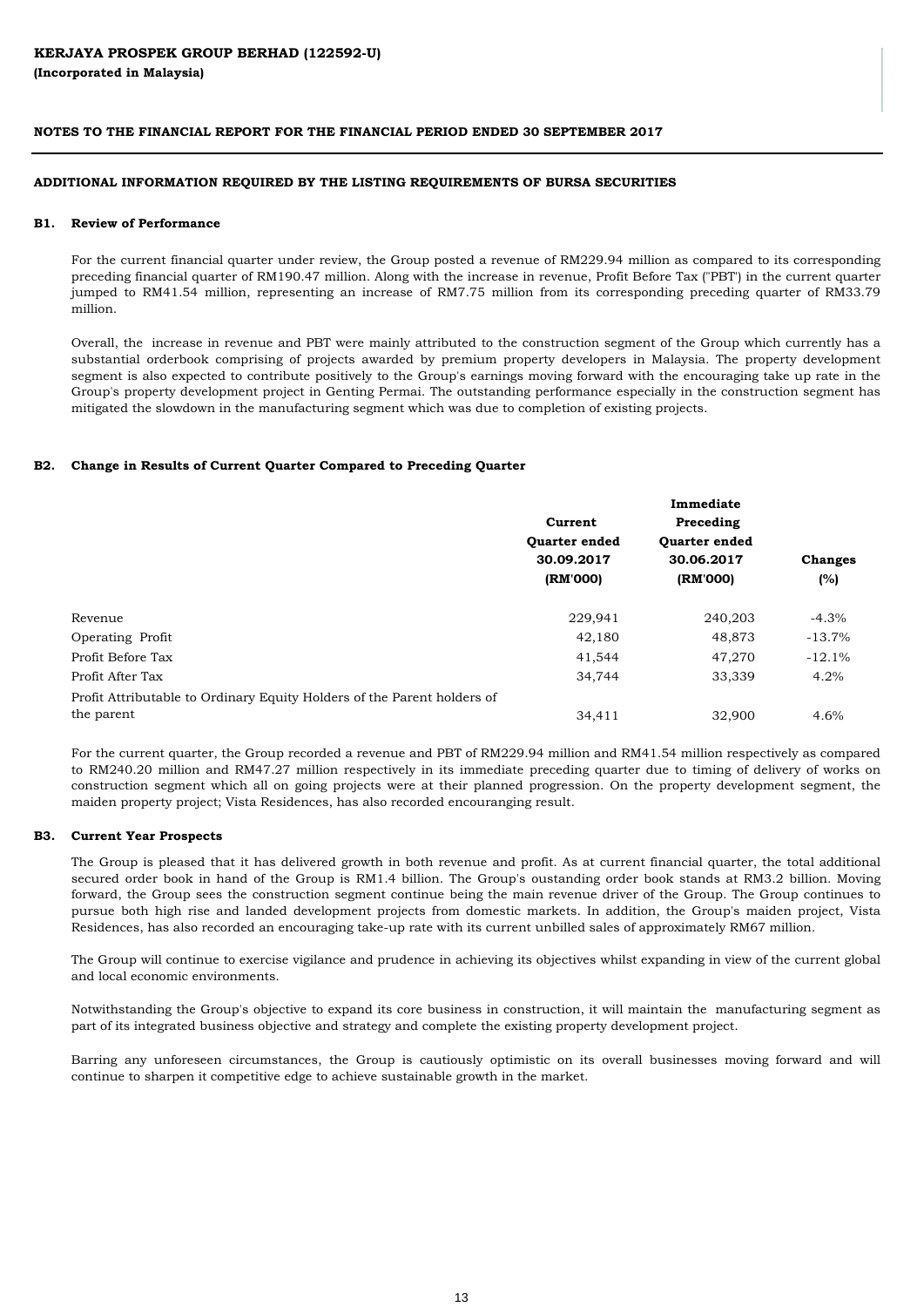# **(Incorporated in Malaysia)**

# **NOTES TO THE FINANCIAL REPORT FOR THE FINANCIAL PERIOD ENDED 30 SEPTEMBER 2017**

#### **B4. Profit Forecast**

There were no profit forecast prepared or profit guarantee made by the Group.

#### **B5. Taxation**

|                               | Individual<br>Quarter<br>30.09.2017<br>(RM'000) | Cumulative<br>Quarter<br>30.09.2017<br>(RM'000) |
|-------------------------------|-------------------------------------------------|-------------------------------------------------|
| Malaysia income tax           |                                                 |                                                 |
| - current year                | 7,394                                           | 31,277                                          |
| - over provided in prior year | $\overline{\phantom{a}}$                        | (8)                                             |
|                               | 7,394                                           | 31,269                                          |
| Deferred tax                  |                                                 |                                                 |
| - current year                | (594)                                           | (646)                                           |
|                               | 6,800                                           | 30,623                                          |

The Group's effective tax rate for the current quarter is lower than the statutory tax rate of 24% mainly due to inclusion of certain non-taxable items in the income statement.

#### **B6 Group Borrowings and Debt Securities**

Total borrowings of the Group comprised of the followings:

|                | As at      | As at                    |
|----------------|------------|--------------------------|
|                | 30.09.2017 | 30.09.2016               |
|                | (RM'000)   | (RM'000)                 |
| Unsecured:     |            |                          |
| Bank overdraft | 52,165     | $\overline{\phantom{0}}$ |
|                |            |                          |

#### **B7. Status of Corporate Proposals**

There were no other proposal announced by the Company but pending implementation as at the date of this report.

#### **B8. Changes in Material Litigation**

There were no pending material litigations for the Group as at the date of this report.

#### **B9. Dividend**

The Board of Directors declared an interim dividend in respect of financial year ending 31 December 2017 as follows:

- i) A single tier interim dividend of 5.5 sen per ordinary share;
- ii) The payment date of the interim dividend is on 29 August 2017;
- iii) In respect of deposited securities, entitlement to dividends to be determined on the basis of the record of depositors as at 15 August 2017.

The total dividend for the current financial period is single tier of 5.5 sen per ordinary share.

#### **B10. Derivatives and Fair Value Changes of Financial Liabilities**

- (a) There were no derivaties as at the current quarter under review.
- (b) The fair value changes arising from discounting future retention sum receivables and retention sum payables to present value for the current quarter under review has been accounted accordingly. The net fair value loss for the financial period amounted to approximately RM1,223,884.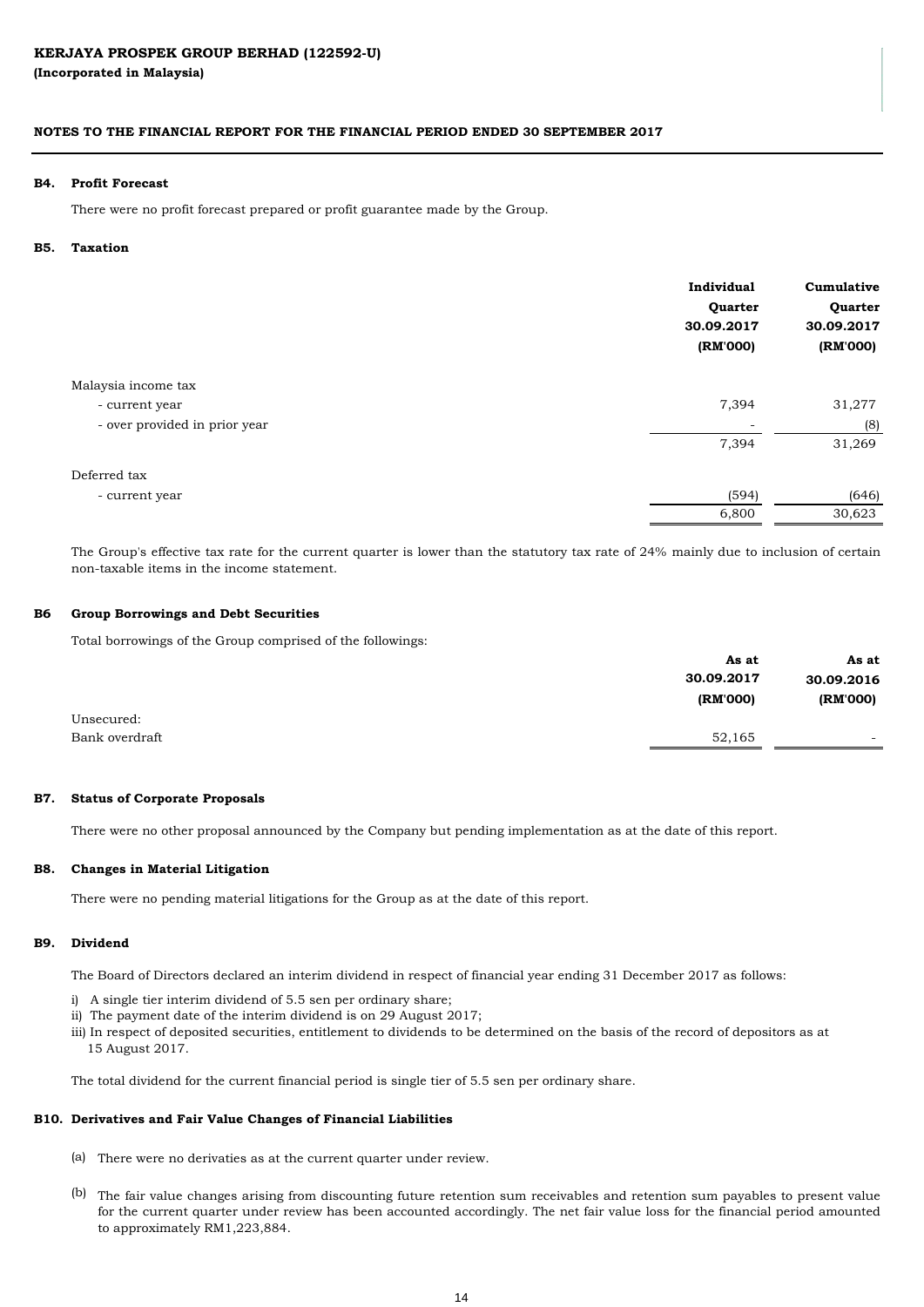

### **B11. Earnings Per Share**

|                                                                                      | <b>Individual Quarter Ended</b> |            | <b>Cumulative Quarter Ended</b> |            |
|--------------------------------------------------------------------------------------|---------------------------------|------------|---------------------------------|------------|
|                                                                                      | 30.09.2017                      | 30.09.2016 | 30.09.2017                      | 30.09.2016 |
| <b>Earnings</b>                                                                      |                                 |            |                                 |            |
| Profit attributable to owners of the Company (RM'000)                                | 34,411                          | 25,489     | 96,161                          | 73,751     |
| a) Basic                                                                             |                                 |            |                                 |            |
| Weighted average number of ordinary shares ('000)                                    | 537,681                         | 506,952    | 533,688                         | 326,124    |
| Basic Profit per share attributable to equity holders of the<br><b>Company (Sen)</b> | 6.40                            | 5.03       | 18.02                           | 22.61      |

# **b) Diluted**

For the purpose of calculating diluted earnings per share, the profit attributable to the equity holders of the Company and the weighted average number of ordinary shares issued during the year have been adjusted for the dilutive effects of all potential ordinary shares, i.e. exercise of warrants

| <b>Earnings</b>                                                                        | <b>Individual Quarter Ended</b> |            | <b>Cumulative Quarter Ended</b> |            |
|----------------------------------------------------------------------------------------|---------------------------------|------------|---------------------------------|------------|
|                                                                                        | 30.09.2017                      | 30.09.2016 | 30.09.2017                      | 30.09.2016 |
| Profit attributable to owners of the Company (RM'000)                                  | 34,411                          | 25,489     | 96,161                          | 73,751     |
| Weighted average number of ordinary shares ('000)                                      | 537,681                         | 506,952    | 533,688                         | 326,124    |
| Effect of dilution of warrants ('000)                                                  | 7.447                           | 15,414     | 7,931                           | 14,392     |
| Effect of dilution of RCPS ('000)                                                      |                                 | 33,345     |                                 | 33,345     |
| Adjusted weighted average number of ordinary shares in issue and<br>issuable ('000)    | 545,128                         | 555,711    | 541,619                         | 373,861    |
| Diluted Profit per share attributable to equity holders of the<br><b>Company (Sen)</b> | 6.31                            | 4.59       | 17.75                           | 19.73      |